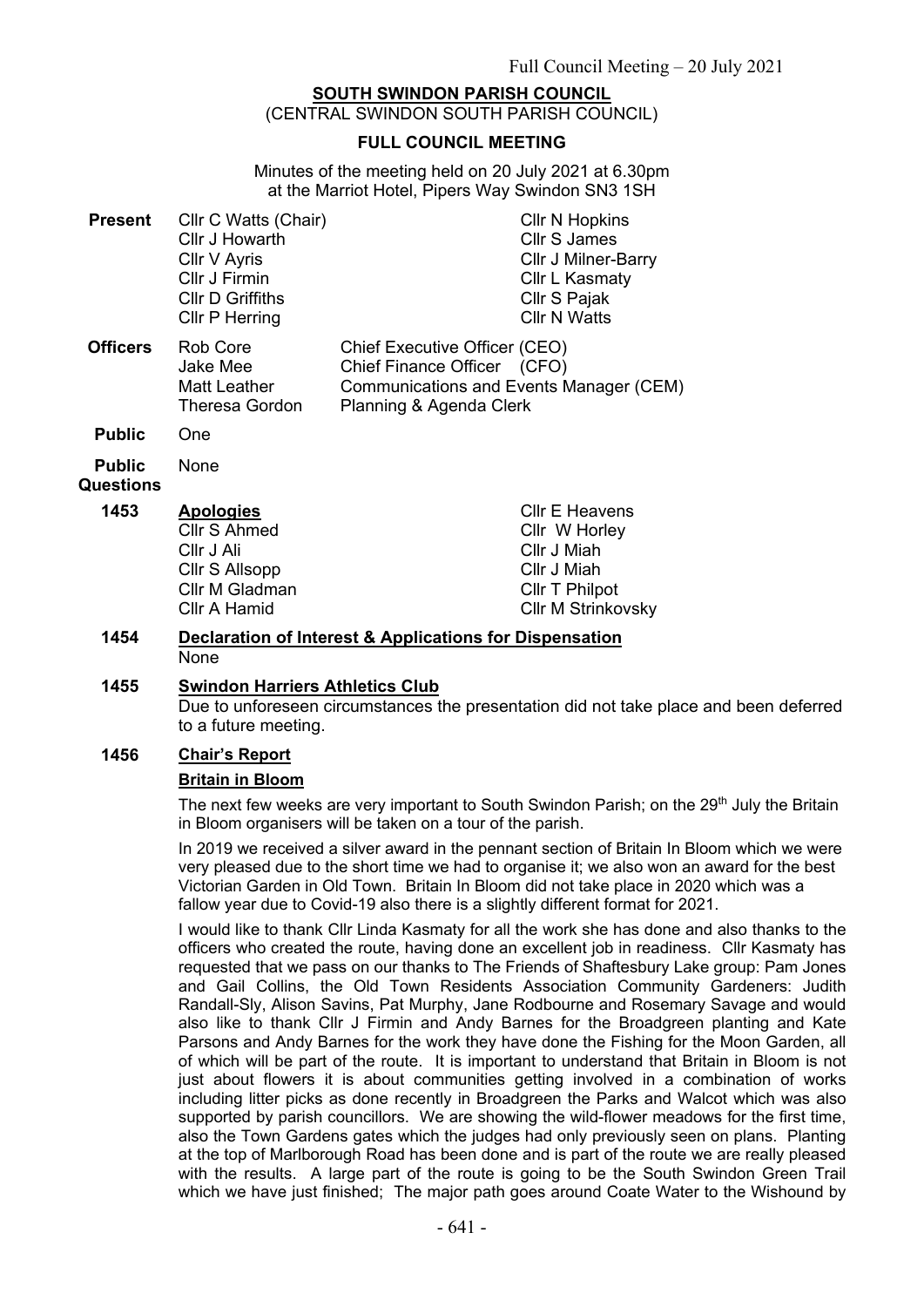Nationwide, then around Broome Manor Golf Course. A new surface has been finished which can be used all year round and will be part of the completed Green Trail which will run from Shaftesbury lake to Cambria bridge area which is a distance of five miles.

Thanks to Cllr Kasmaty for inviting Joseph Ingleby the creator of the Turtle Storm sculpture in Queens Park to the parish to unveil a new plaque for the sculpture. He spoke of the history of the sculpture and how pleased he was to see it is enjoyed by visitors again. It is something which will be part of our Britain in Bloom and thanks are given to the parish staff who created the plinth which completes the sculpture. People who attended had a questionand-answer session with the sculptor which was enjoyed by everyone.

#### **Shows in the Bowl**

It has been a great start with shows being held by theatre groups in the Town Gardens Bowl and thanks to Cllr N Hopkins and CEM Matt Leather for the work they had put into the shows and achieved in a short time. So far we have held two shows, Blythe Spirit with approximately 130-140 attendees and 2 shows of King Arthur with approximately 250 attendees across both events. There are 3 more events to take place, the Great Gatsby on 30<sup>th</sup> July, Wonders with Grimm on 31<sup>st</sup> July and Romeo and Juliet on 19<sup>th</sup> and 20<sup>th</sup> August. Cllr Hopkins had written to 5 groups in one day and all 5 groups responded within 24 hours saying that they wanted to play at the "Iconic" bowl which means we will be able to operate the bowl for far more events in the coming years.

### **GWR Park**

A GWR Park survey being held as part of the HAZ Project, and the Parish has been working with Swindon Borough Council and Historic England. Parish councillors have assisted with the survey and spoken face to face with people who are unable to access it on-line. Current feedback leans toward re-instating the bandstand, toilets and formal gardens with a café facility which will be completed to reflect the heritage of the park. People can still contribute to the survey at [www.swindon.gov.uk/gwrparksurvey.](http://www.swindon.gov.uk/gwrparksurvey) From the survey to date a draft plan has been produced by landscape architects Cookson and Tickner which sets out a vision and action plan to support the Parish Council in the medium to long term although we are unsure how that support will manifest itself. If it supports itself financially we are listening attentively and interested in how the whole Heritage Action Zone culminates.

### **Photo Exhibition**

The photo exhibition has moved from the Town Gardens to GWR Park and is being moved tomorrow to Queens Park. The exhibition had been very well received and we are about to finish with the Jason Florio Gambia Collection and works of another world-renowned photographer - Martin Parr will be taking over. The exhibition will then make its way via the parks back to Town Gardens and Sanne De Wild's work will be the final photographic work to make its way down again. This is quite a unique event and thanks again to Matt the CEM for organising the logistics of the exhibition and thanks to the staff at South Swindon Parish Council who found a solution to move the weighty exhibition frames from park to park which was a major task.

### **1457 Minutes of the Extraordinary Planning Meeting – 8 June 2021**

**RESOLVED** that the minutes of the extraordinary Planning Meeting held on the 8<sup>th</sup> June 2021 be approved as a correct record.

### **1458 Minutes of Extraordinary Full Council Meeting – 8 June 2021**

**RESOLVED** that the minutes of the extraordinary Full Council meeting held on the 8<sup>th</sup> June 2021 be approved as a true record.

# **1459 Minutes of Full Council Meeting – 22 June 2021**

**RESOLVED** that the minutes of the Full Council meeting held on the 22<sup>nd</sup> June 2021 be approved as a true record.

### **1460 Minutes of Planning Meeting - 29 June 2021**

**RESOLVED** that the minutes of the Planning Meeting held on the 29<sup>th</sup> June 2021 be approved as a correct record.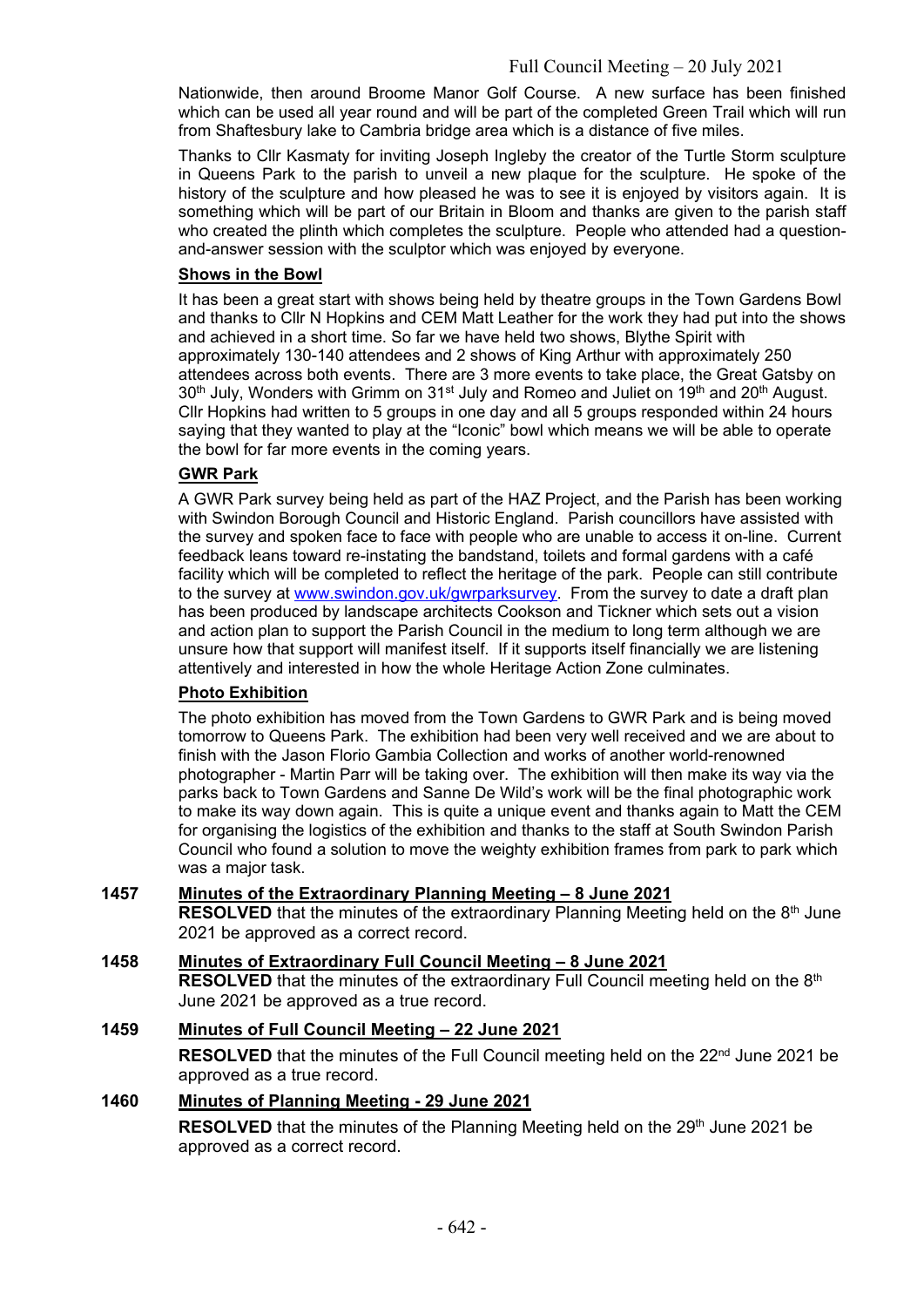# **1461 Minutes of Leisure, Environment & Amenities Meeting – 06 July 2021**

**RESOLVED** that the minutes of the Leisure, Environment & Amenities Meeting held on the 6<sup>th</sup> July 2021 be approved as a correct record.

# **1462 Payment Schedule – June 2021**

The CFO submitted the Payment Schedule for June 2021, a copy of which appears as Appendix A in the Minute book.

**RESOLVED** that the Payment Schedule June 2021, totalling £10,416.37 be approved.

# **1463 Accounts – May 2021**

The CFO submitted the accounts for the period to May 2021, a copy of which appears as Appendix B in the Minute book.

**RESOLVED** that the May 2021 accounts be approved.

### **1464 Accounts – June 2021**

The CFO submitted the accounts for the period to June 2021, a copy of which appears as Appendix C in the Minute book.

The CFO said that the quarterly budget monitoring report will be brought to the next meeting.

**RESOLVED** that the June 2021 accounts be approved.

# **1465 Committee Membership**

The CFO gave a review of the working party membership and that a vote was required for Cllr M Strinkovsky take up membership of the Finance & Staffing Committee and Cllr C Watts take up membership of the Staffing Working Party and the Assets Working Party.

### **RESOLVED**

That Cllr M Strinkovsky election to the Finance & Staffing Committee be approved.

That Cllr C Watts election to the Staffing Working Party and Assets Working Party be approved.

### **1466 Swindon Borough and Local Councils Protocol**

Cllrs C Watts and D Griffiths gave a verbal report alongside a draft copy of the Swindon Borough and Local Councils Protocol 2021 for Councillor's review and comments, a copy of which appears as Appendix D in the Minute book.

Cllr Griffiths gave a verbal report regarding the Local Councils Protocol and the services the parish would look to take on, which subject to the Chairs agreement would be taken to the next full council for approval. The Chair said that Cllrs could take the document away to read carefully and to appreciate that any chosen services need to be appropriate.

### **NOTED**

# **1467 GWR Park Tree Works, Queens Park & Town Gardens**

The Chief Executive Officer submitted a report regarding work to trees in GWR Park, a copy of which appears as Appendix E in the Minute book.

The CEO said that only the GWR report was available for the current meeting and reports for Queens Park and Town Gardens would be brought to the next full council meeting. The CEO gave an overview of the report and said that the previous inspections actioned by the borough on behalf of the parish had not identified all of the issues, therefore a detailed survey of tree works had been completed and as shown in the report was thorough and explanatory. The CEO also confirmed that the GWR report had been heard at the Leisure. Environment and Amenities meeting held on the 6<sup>th</sup> July 2021.

Cllr Milner-Barry arrived during this item.

### **Recommendations**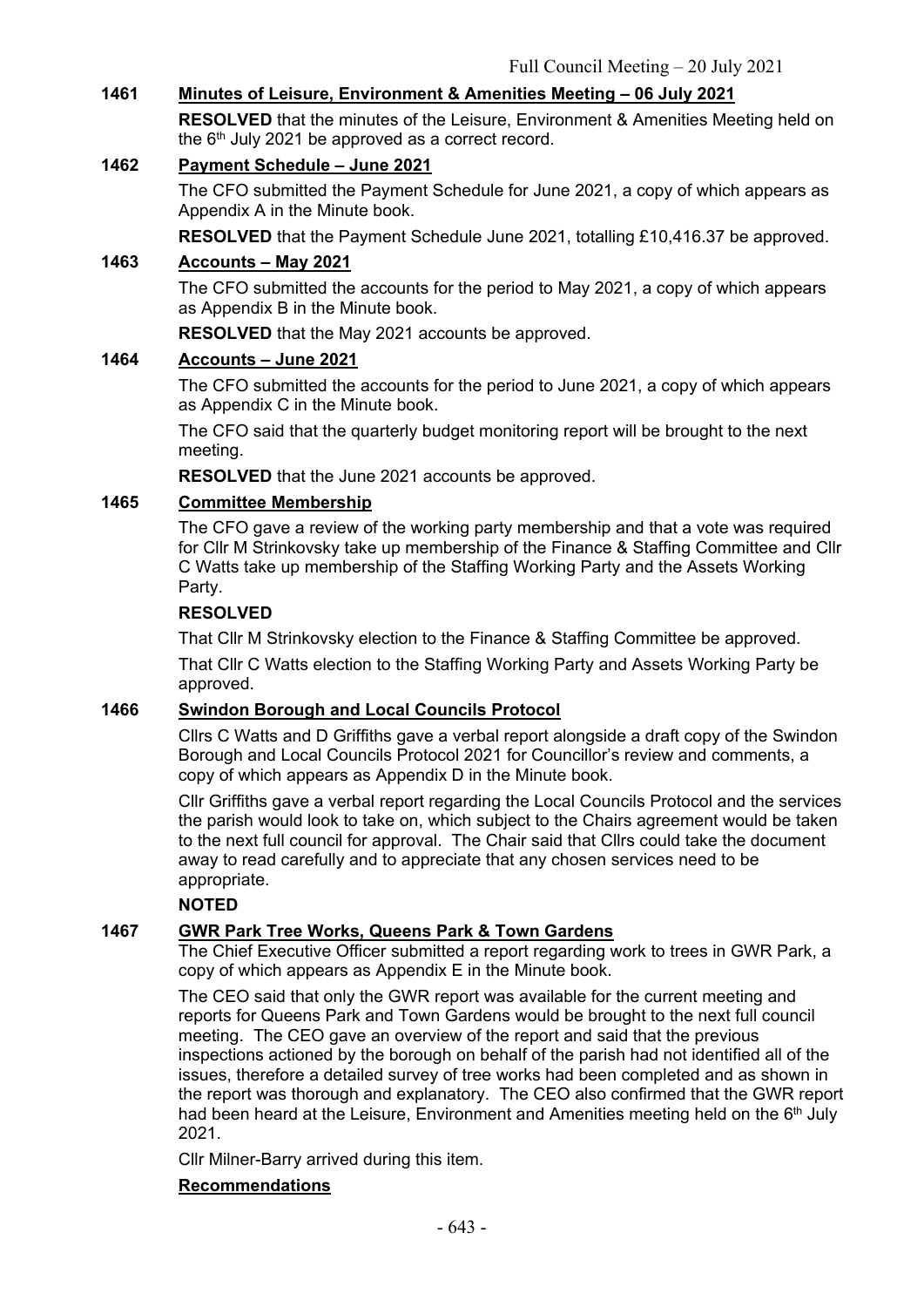3.1 To agree that the detailed tree works be completed as soon as possible at GWR Park to the attached specification, this includes the immediate, three month and sixmonth work plan.

3.2 that the works as detailed in the report be funded by the earmarked fund for trees be approved

**RESOLVED** that recommendations 3.1 and 3.2 be approved.

## **1468 Community Governance Review**

The Chief Finance Officer gave a verbal report regarding a proposed Community Governance Review from Swindon Borough Council, a copy of which appears as Appendix F in the Minute book.

The CFO said that SBC had provided a report on a Community Governance Review consultation which will commence in November 2021 and should be completed within a year to then be actioned. It is up to the parish if they want to be included and they can refuse to take part in the review, if the parish do not want to be included that should be stated now.

The Chair said that the parish had reached a pinnacle where the parish are working well including a new depot and staff, with the capacity for the work required and want the chance to move forward with what we do. Cllrs discussed the review and Cllr Griffiths Proposed that South Swindon Parish Council are happy with its current boundaries and support the Lliddington and Wroughton parishes in keeping their boundaries the same and at the first step we will support them as three parishes working together.

Cllr Kasmaty arrived during this item.

**RESOLVED** that the CFO draft a letter to SBC (As shown in Appendix F) in response to the consultation.

### **1469 New Planning Protocol**

The Chair of the Planning Committee submitted a new planning protocol to be considered, a copy of which appears as Appendix G in the Minute book.

The Chair of the planning committee gave an overview of the planning process currently followed by the planning committee and identified the changes shown in the planning protocol document.

Changes to applications meant that applications will be forwarded to ward councillors to identify applications requiring being brought to the planning committee with councillors using their local knowledge to call in applications. Large applications will be discussed as usual by the committee.

**RESOLVED** that application will be forwarded to ward councillor to call in.

# **1470 Queens Park Hot House**

The Chief Finance Officer submitted a report regarding Queens Park Hot House, a copy of which appears as Appendix H in the Minute book.

The CFO gave a verbal summary of the report which had been reviewed at a meeting of the Assets Working Party and the following recommendation had approved by them.

### **3. Recommendations**

3.1 That Solid Engineering be instructed to commission a second more detailed structural survey as per 2.4 and the resulting report to be brought back to Council at the earliest opportunity for a project brief to be defined based on those findings.

Cllrs discussed the report and also refurbishment of other amenities in the park as part of the entire project.

**RESOLVED** that recommendation 3.1 of report be approved.

## **1471 Town Gardens Bowl**

The Chief Finance Officer submitted a report regarding Town Gardens Bowl, a copy of which appears as Appendix I in the Minute book.